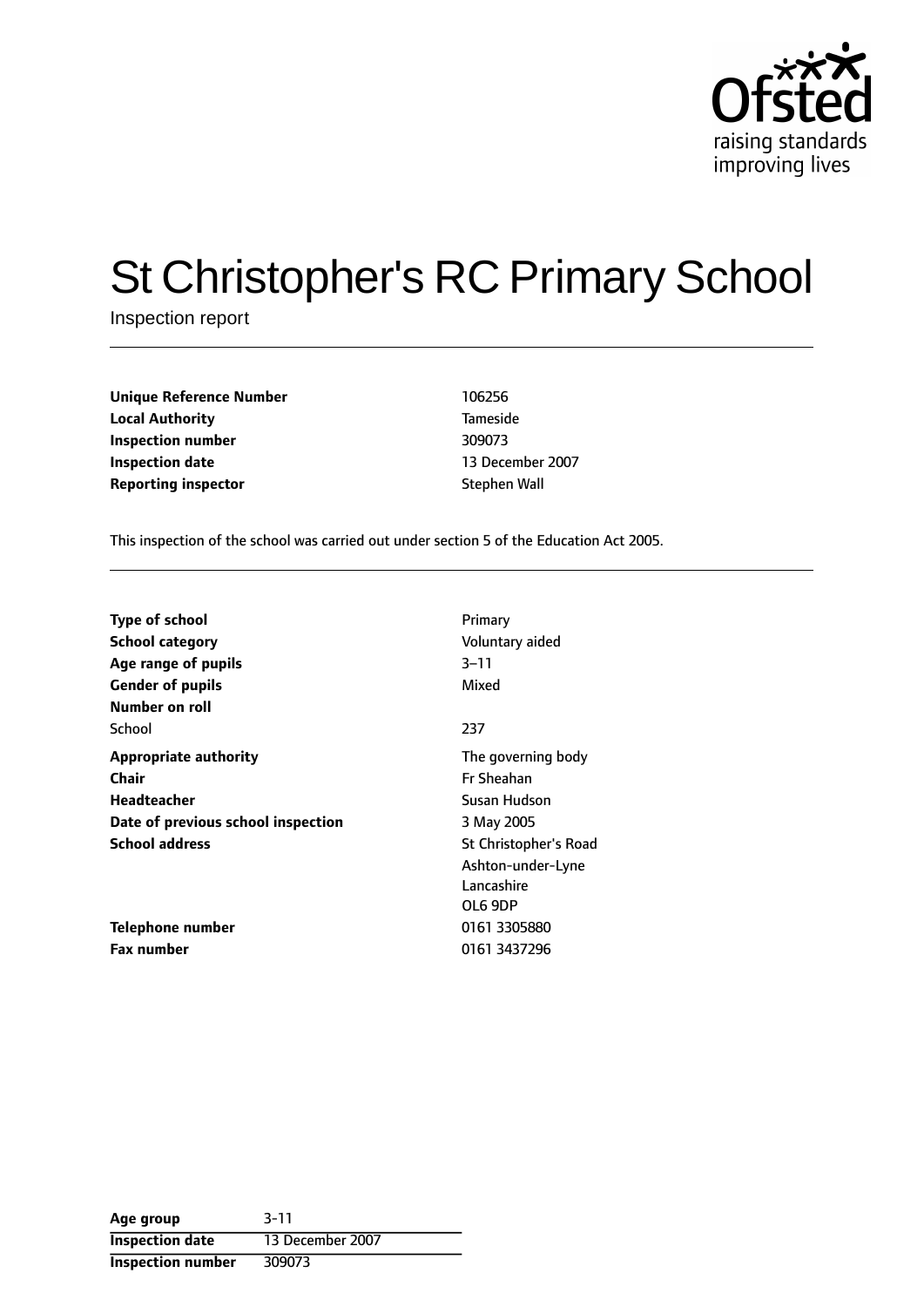.

© Crown copyright 2007

#### Website: www.ofsted.gov.uk

This document may be reproduced in whole or in part for non-commercial educational purposes, provided that the information quoted is reproduced without adaptation and the source and date of publication are stated.

Further copies of this report are obtainable from the school. Under the Education Act 2005, the school must provide a copy of this report free of charge to certain categories of people. A charge not exceeding the full cost of reproduction may be made for any other copies supplied.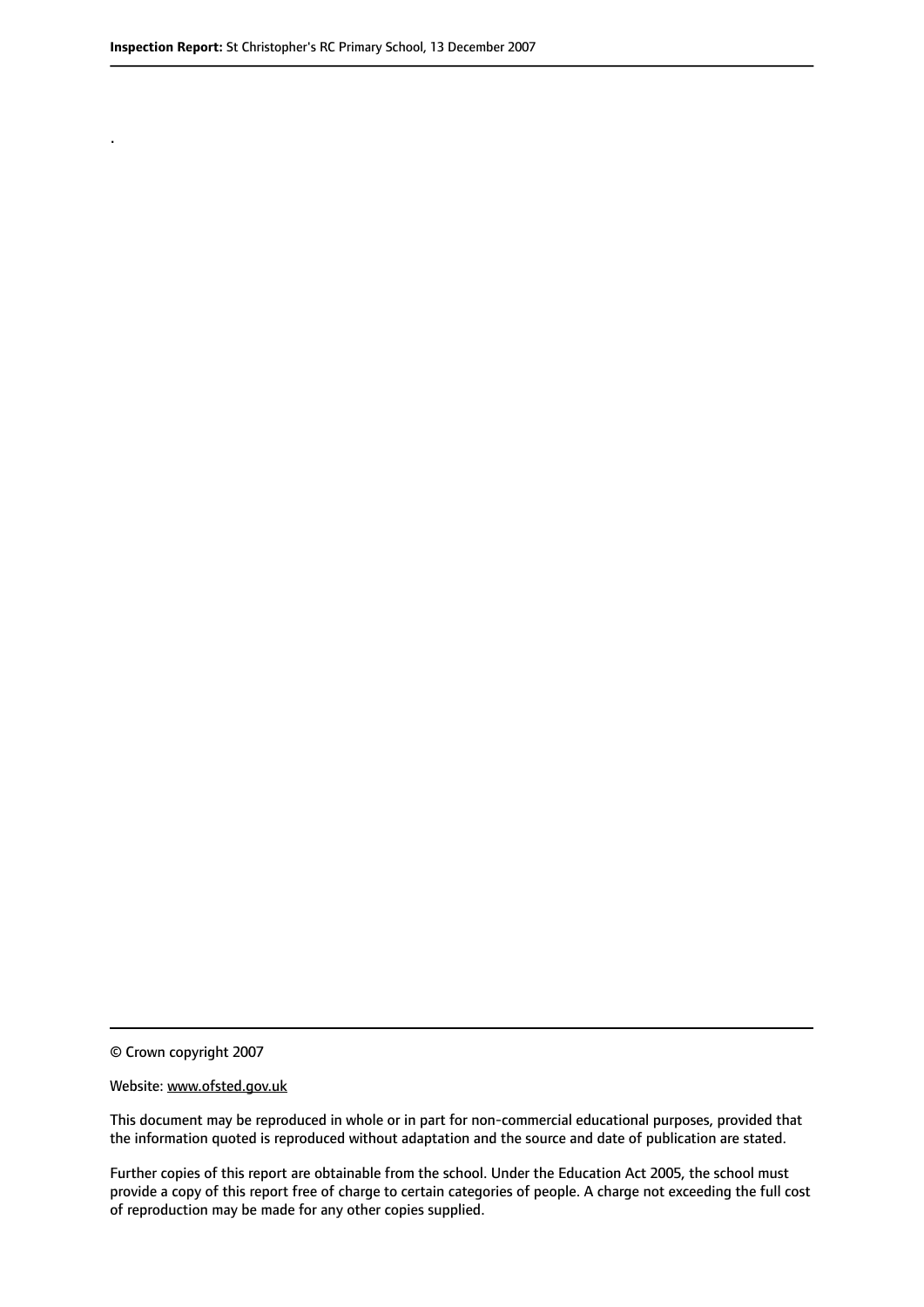# **Introduction**

The inspection was carried out by one Additional Inspector.

The inspector evaluated the overall effectiveness of the school and investigated the following issues: standards and achievement, teaching and learning, and leadership and management. Evidence was gathered from the school's self-evaluation; national published assessment data; the school's own assessment records, policies and minutes; observation of the school at work; interviews with senior members of staff and pupils; the parents' questionnaires. Other aspects of the school's work were not investigated in detail, but the inspector found no evidence to suggest that the school's own assessments, as given in the self-evaluation, were not justified, and these have been included where appropriate in the report.

## **Description of the school**

This is an average size primary school serving an urban area of increasing social and economic disadvantage. Most pupils are White British. The proportion of pupils entering the school with learning difficulties and/or disabilities and those who speak English as an additional language has been growing in recent years, reflecting the changing nature of the school's catchment area. Overall, however, the proportion of pupils with learning difficulties and/or disabilities, including those with a statement of special educational needs, is below average. The number of pupils entitled to free school meals is broadly average. It has recently gained the Healthy Schools award and Activemark status.

#### **Key for inspection grades**

| Outstanding  |
|--------------|
| Good         |
| Satisfactory |
| Inadequate   |
|              |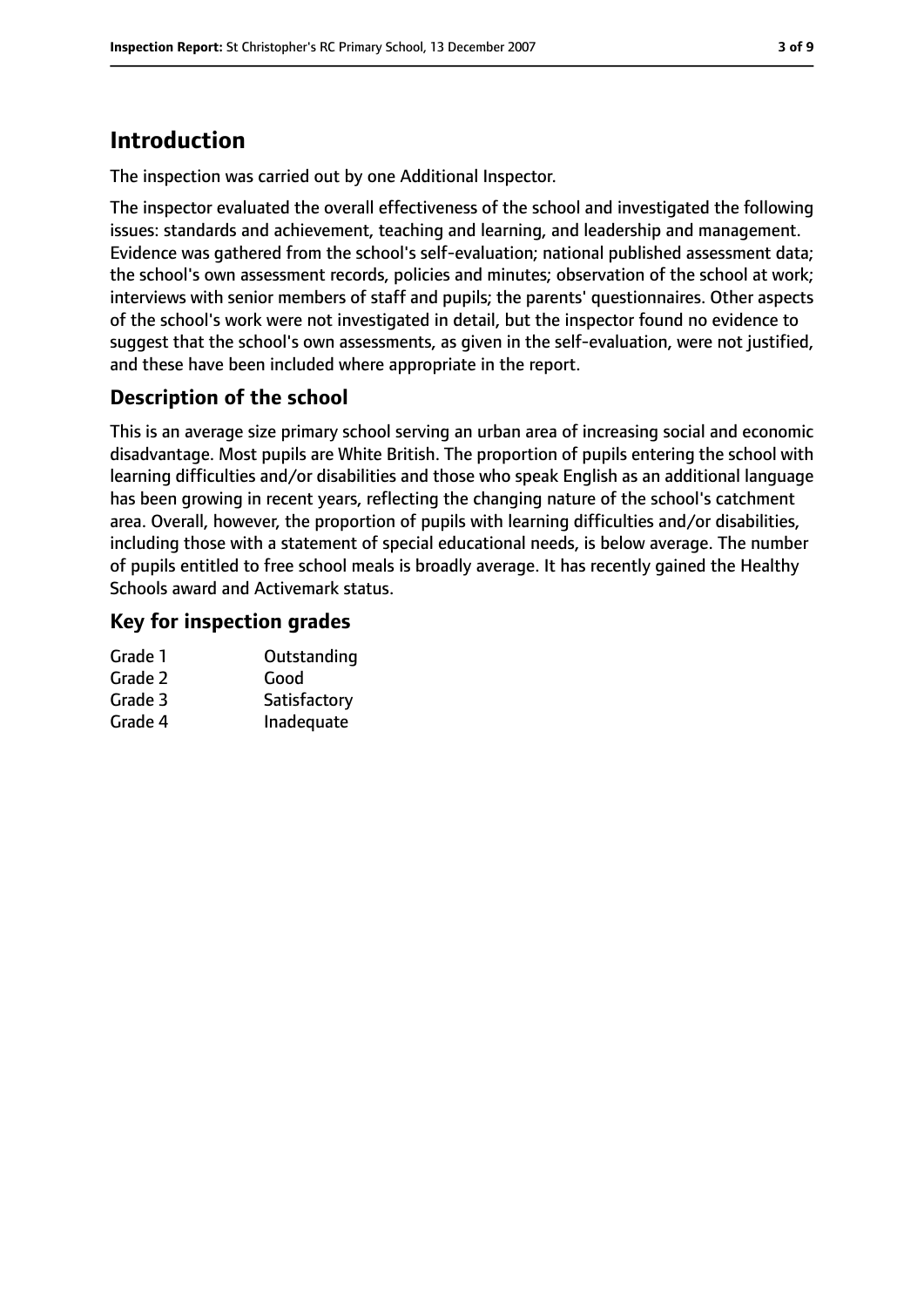## **Overall effectiveness of the school**

#### **Grade: 1**

This is an outstanding school. In response to teaching which is never less than good and sometimes truly inspirational, pupils make exceptional progress as they move up through the school. Outstanding leadership and management, particularly on the part of the very dynamic headteacher, are driving the school forward at a fast pace. Excellent progress has been made in tackling successfully all the issues identified at the last inspection. Facilities for the Foundation Stage and Key Stage 1 classes have been dramatically improved. Teaching and assessment are now focused much more sharply on pupils' learning. As a result, standards are high and improving, as is the progress pupils make. Most parents are supportive of the school and value it highly. A few, however, are sceptical of the changes introduced, although they accept that these are designed to make the school even more effective. Some parents also express concern about staffing difficulties in one class but this has been stabilised. There is now a very strong and committed teaching and support staff. The school is finding it a challenge to meet the needs of the growing number of pupils with learning difficulties and/or disabilities. It has started to improve its provision by appointing extra support. Much remainsto be done, however, to meet these pupils' needs as they move up the school and the number of pupils in this category continues to grow.

From starting points which are below average pupils make outstanding progress to attain standards which are consistently above average by the time they leave. The number of pupils attaining the higher levels in national tests in English, mathematics and science in Year 6 is high. The school sets increasingly demanding targets year on year and consistently achieves or exceeds them. Standards at the end of Key Stage 1 are above average. They have dipped in recent years because of the changing nature of the school's intake. Achievement is still outstanding, however, because teaching is adapting to meet pupils' different needs while still remaining dynamic and challenging.

Children are exceptionally happy at school. Attendance is above average and they behave respectfully and sensibly. Their social, spiritual, moral and cultural development is outstanding because of the school's committed Christian thinking which underpins its work and values. The school council is extremely active. For example, it has been successful in raising funds for, planning and building a very attractive school garden. The care, guidance and support provided by the school are of high quality. Pupils feel safe and valued. The school has worked very hard and successfully to improve its assessment and tracking procedures to support pupils' academic development. Pupils now have a firm understanding of what they are expected to achieve and what they need to do to meet their targets.

Pupils praise the teaching they receive. 'Teachers really try to make lessons fun. They expect us to work hard but are always ready to help us if we get stuck,' is a typical comment. Outstanding teaching is supported by a good and improving curriculum. This offers a wide range of extra-curricular activities that make a significant contribution to pupils' enjoyment and healthy lifestyles. Pupils value the changes that have taken place in the curriculum to break down the barriers between subjects but they wish they could have even more integrated days such as the 'eco days'.

At the heart of the school's success lie the headteacher's hard work, commitment and unrelenting focus on improvement. Her leadership is outstanding. She is ably supported by other senior leaders and managers. Staff morale is high and teamwork is strong. The role of governors has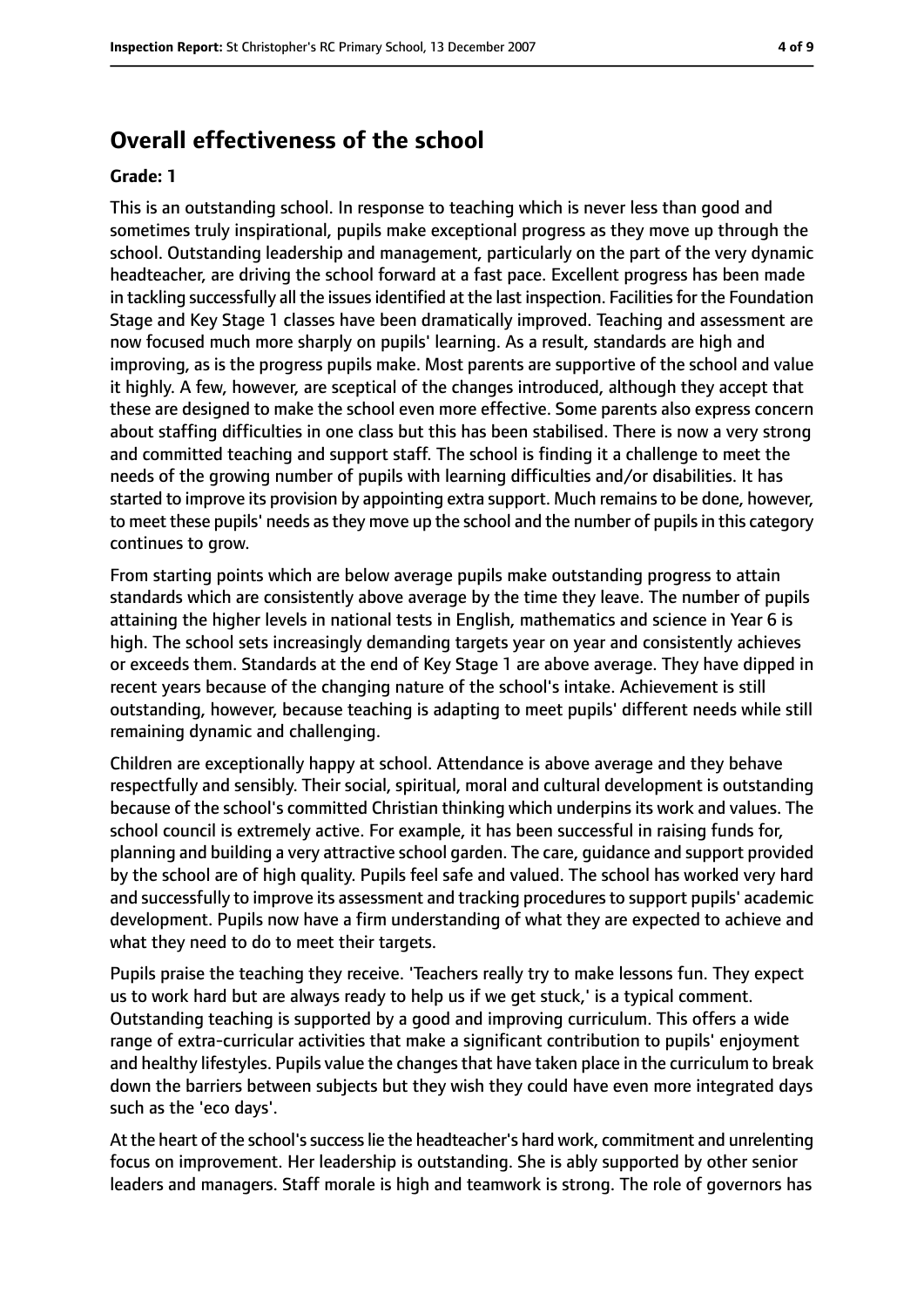grown so that they now offer outstanding levels of support and challenge for the school's development. Procedures for evaluating the school's effectiveness are thorough. They include the opinions of parents and pupils. The results of the wide-ranging consultations give the school an exceptionally accurate picture of its strengths and areas which could be even further improved. This unrelenting self-analysis and concentration on being even more effective is giving the school outstanding capacity to improve even further.

#### **Effectiveness of the Foundation Stage**

#### **Grade: 1**

Children get off to an excellent start in the Foundation Stage unit. From starting points which are below those expected for their age when they enter the Nursery, children make outstanding progress to attain skills which are above age-related expectations by the end of Reception. Such strong progress is brought about by highly skilled teaching which provides the children with an exceptional range of activities to stimulate their interest and help them to develop their skills as inquisitive and independent learners. The Foundation Stage is led and managed outstandingly well. This ensures that the excellent facilities and resources are used to maximum effect to support children's learning and to provide a safe and stimulating environment for learning and play.

#### **What the school should do to improve further**

■ Develop provision to meet the needs of the growing number of pupils with learning difficulties and/or disabilities.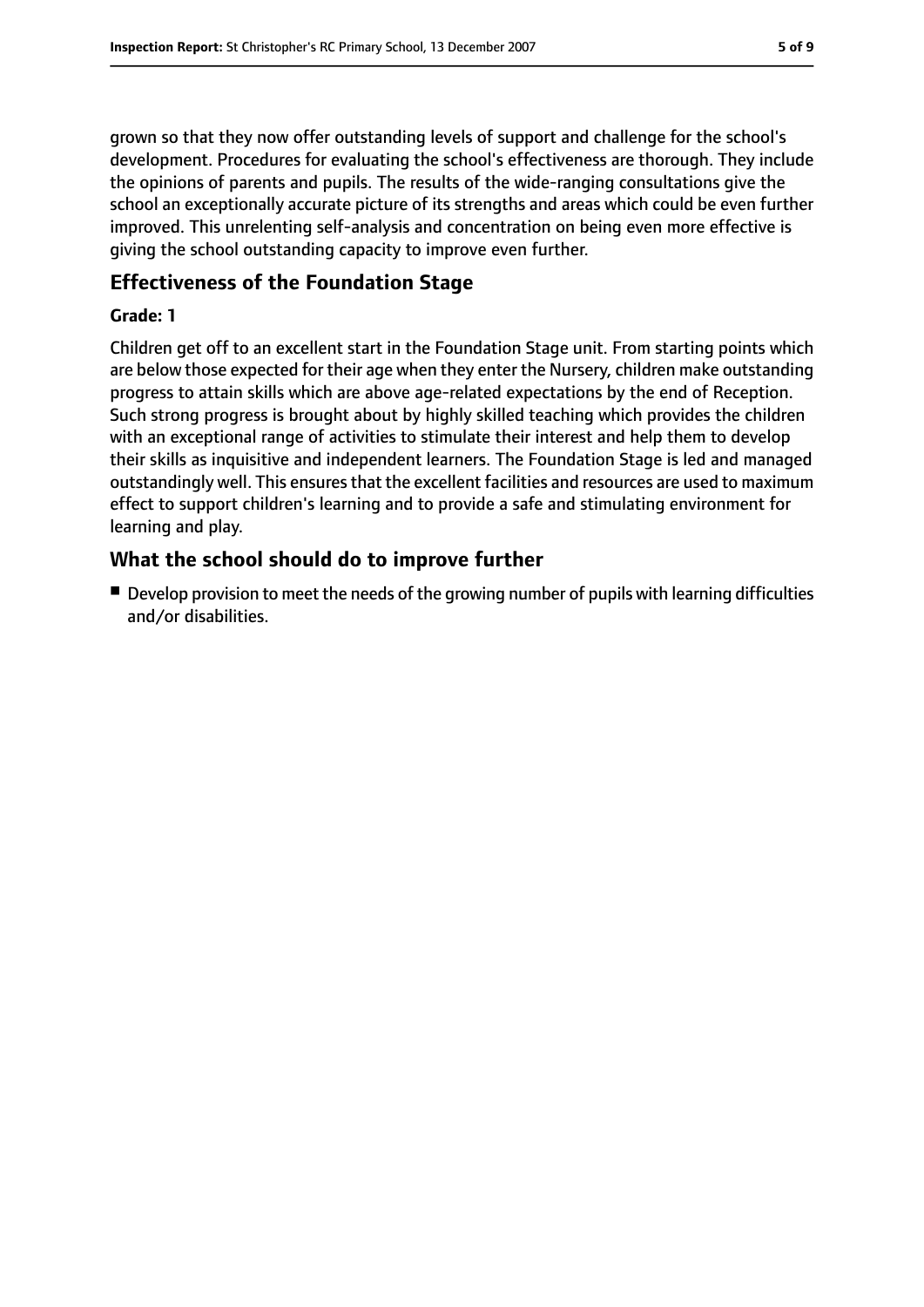**Any complaints about the inspection or the report should be made following the procedures set out in the guidance 'Complaints about school inspection', which is available from Ofsted's website: www.ofsted.gov.uk.**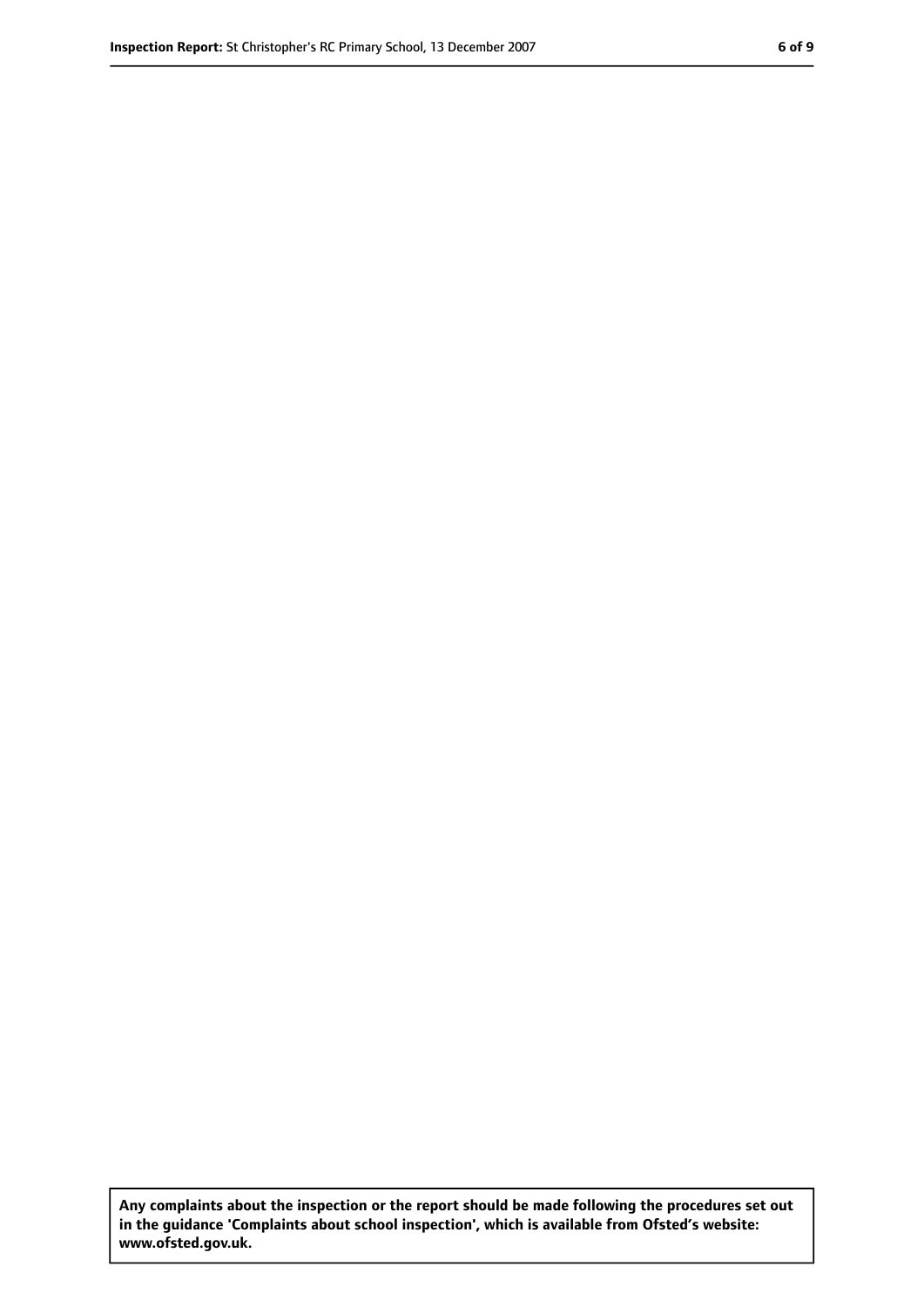## **Inspection judgements**

| $^{\backprime}$ Key to judgements: grade 1 is outstanding, grade 2 good, grade 3 satisfactory, and | <b>School</b>  |
|----------------------------------------------------------------------------------------------------|----------------|
| arade 4 inadequate                                                                                 | <b>Overall</b> |

## **Overall effectiveness**

| How effective, efficient and inclusive is the provision of education, integrated<br>care and any extended services in meeting the needs of learners? |     |
|------------------------------------------------------------------------------------------------------------------------------------------------------|-----|
| Effective steps have been taken to promote improvement since the last<br>inspection                                                                  | Yes |
| How well does the school work in partnership with others to promote learners'<br>well-being?                                                         |     |
| The effectiveness of the Foundation Stage                                                                                                            |     |
| The capacity to make any necessary improvements                                                                                                      |     |

#### **Achievement and standards**

| How well do learners achieve?                                                                               |  |
|-------------------------------------------------------------------------------------------------------------|--|
| The standards <sup>1</sup> reached by learners                                                              |  |
| How well learners make progress, taking account of any significant variations between<br>groups of learners |  |
| How well learners with learning difficulties and disabilities make progress                                 |  |

#### **Personal development and well-being**

| How good is the overall personal development and well-being of the<br>learners?                                  |  |
|------------------------------------------------------------------------------------------------------------------|--|
| The extent of learners' spiritual, moral, social and cultural development                                        |  |
| The extent to which learners adopt healthy lifestyles                                                            |  |
| The extent to which learners adopt safe practices                                                                |  |
| How well learners enjoy their education                                                                          |  |
| The attendance of learners                                                                                       |  |
| The behaviour of learners                                                                                        |  |
| The extent to which learners make a positive contribution to the community                                       |  |
| How well learners develop workplace and other skills that will contribute to<br>their future economic well-being |  |

#### **The quality of provision**

| How effective are teaching and learning in meeting the full range of the<br>learners' needs?          |  |
|-------------------------------------------------------------------------------------------------------|--|
| How well do the curriculum and other activities meet the range of needs<br>and interests of learners? |  |
| How well are learners cared for, quided and supported?                                                |  |

#### **Annex A**

 $^1$  Grade 1 - Exceptionally and consistently high; Grade 2 - Generally above average with none significantly below average; Grade 3 - Broadly average to below average; Grade 4 - Exceptionally low.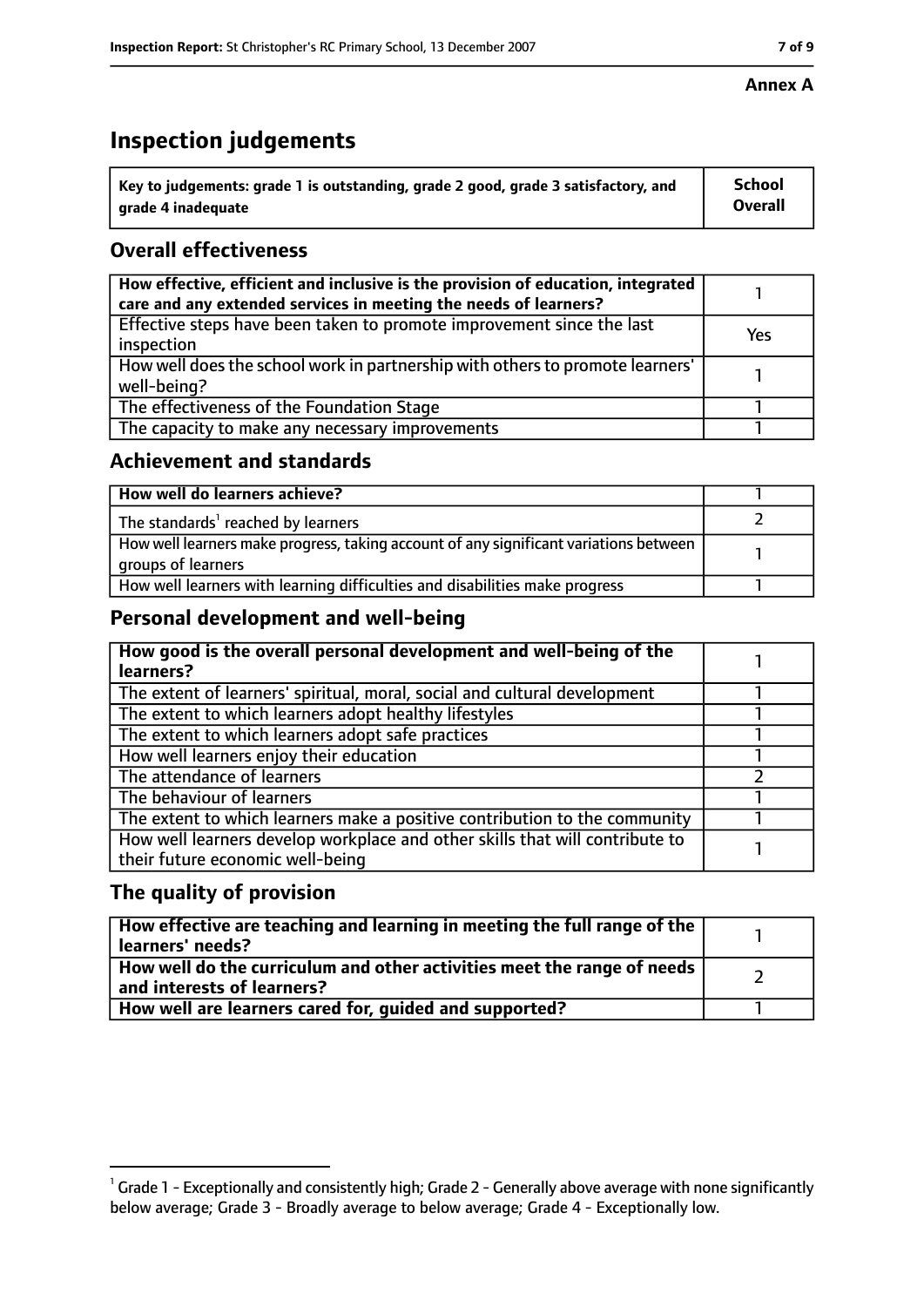## **Leadership and management**

| How effective are leadership and management in raising achievement<br>and supporting all learners?                                              |           |
|-------------------------------------------------------------------------------------------------------------------------------------------------|-----------|
| How effectively leaders and managers at all levels set clear direction leading<br>to improvement and promote high quality of care and education |           |
| How effectively leaders and managers use challenging targets to raise standards                                                                 |           |
| The effectiveness of the school's self-evaluation                                                                                               |           |
| How well equality of opportunity is promoted and discrimination tackled so<br>that all learners achieve as well as they can                     |           |
| How effectively and efficiently resources, including staff, are deployed to<br>achieve value for money                                          |           |
| The extent to which governors and other supervisory boards discharge their<br>responsibilities                                                  |           |
| Do procedures for safequarding learners meet current government<br>requirements?                                                                | Yes       |
| Does this school require special measures?                                                                                                      | <b>No</b> |
| Does this school require a notice to improve?                                                                                                   | No        |